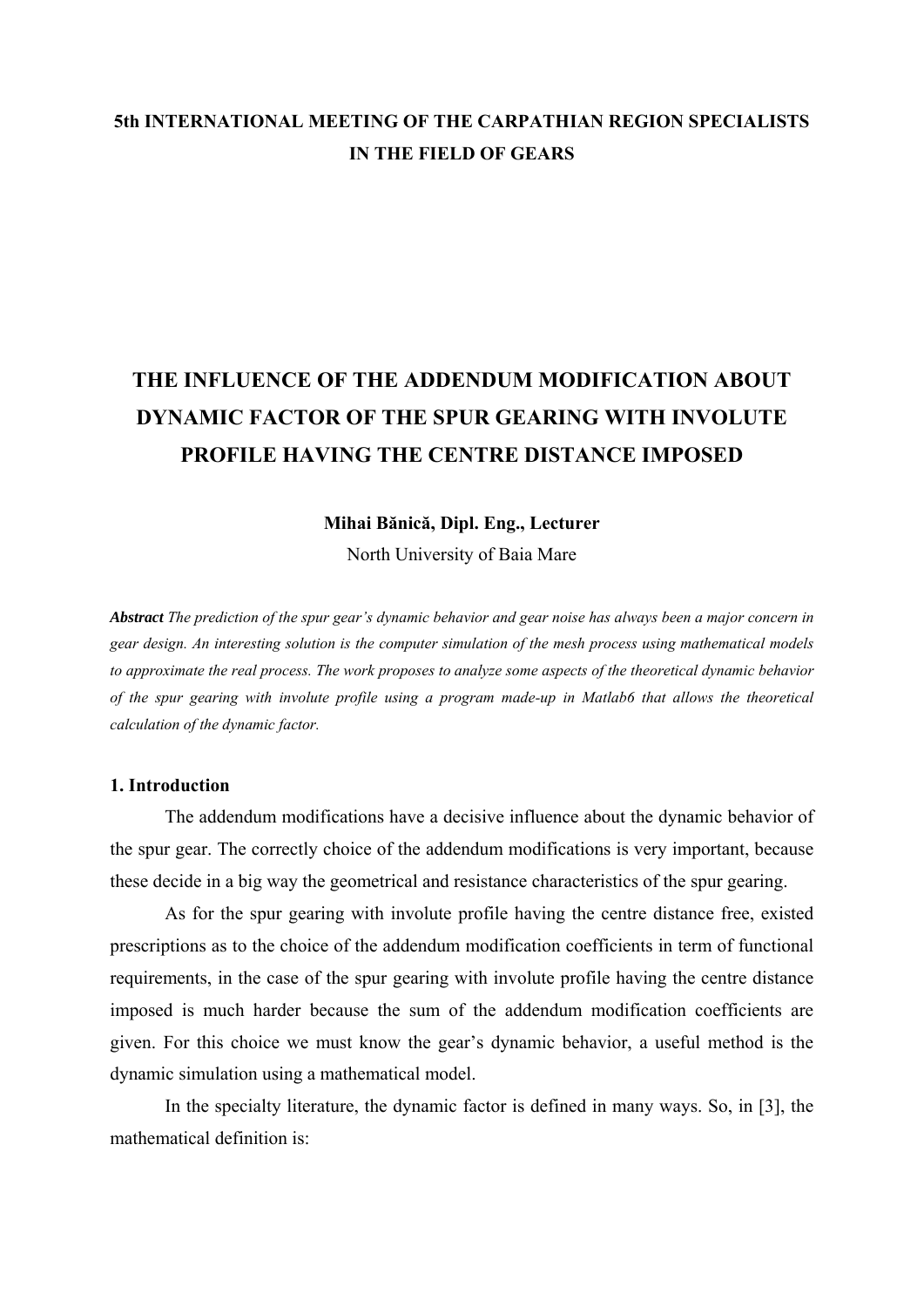$$
K_v = 1 + \frac{M_{t\_din}}{M_{tn}} = 1 + \frac{F_{t\_din}}{F_{tn}}
$$
 (1)

Another definition for the dynamic factor is given based on the static and dynamic stress on the teeth base [5]:

$$
K_v = \frac{\sigma_{\text{din}}}{\sigma_{\text{sta}}}
$$
 (2)

Because the exact calculus (theoretical) of the dynamic factor is laborious, on the grounds of simplicity was adopted empirical formula.

In 1927, A. A. Ross introduced the following empirical formula for the dynamic factor K [4]

$$
K = \frac{78}{78 + \sqrt{v}}
$$
 (3)

where  $\upsilon$  is the pitch line speed measured in [ft/min]. This expression received acceptance as a standard factor used by the American Gear Manufacturer's Association (AGMA).

In 1959, a similar factor for use with higher precision gears was introduced by Wellauer [4]:

$$
K = \sqrt{\frac{78}{78 + \sqrt{v}}}
$$
\n(4)

Buckingham has developed an expression for the dynamic load in term of the pich line speed and the applied load. His formula is [4]:

$$
F_{\text{dim}} = F + \sqrt{f_a (2f_b - f)}
$$
\n(5)

where:  $F_{din}$  is the dynamic load,

*F* is the applied load,

$$
f_a = \frac{f_b \cdot f_c}{f_b + f_c},
$$
  
\n
$$
f_b = 0,0555 \cdot E \cdot b + F,
$$
  
\n
$$
f_c = 0,00025 \frac{R_1 + R_2}{R_1 \cdot R_2} Mv,
$$

*E* is the elastic constant,

*b* is the face width,

*Ri* are the pitch radii of the gears,

*M* is the effective mass of the gears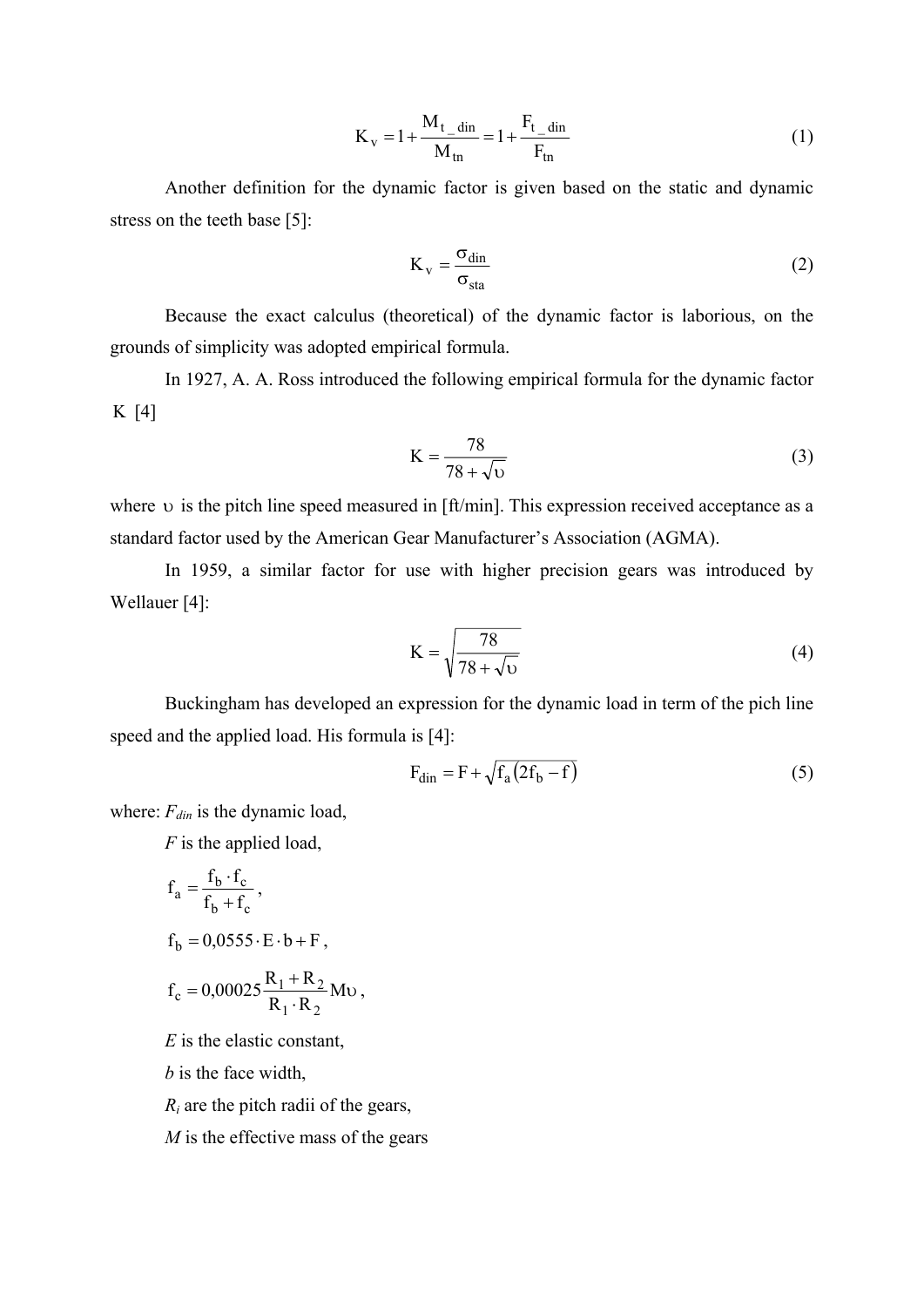In this expression the units are [pounds] and [inches], except for the pitch line speed which is measured in [ft/min].

Another developed method for the calculus is the usage of diagrams where are three calculus domains: sub critical, resonance and supra critical [3].

#### **2. The mathematical simulation**

In the literature of specialty existed several mathematical models which approximated the gear meshing.

The mathematical model used in the dynamic analysis of the gear meshing is a single degree of freedom model. It can yield accurate results provided that important dynamic effects are considered. The most important effects that should be considered in the model are non-linearity of mesh stiffness, mesh damping and the excitation due to gear errors [5].

The differential equation must to solve is:

$$
m_e \ddot{x} + c_m \dot{x} - c_1 \dot{e}_1 - c_2 \dot{e}_2 + k_m x - k_1 e_1 - k_2 e_2 = F_n,
$$
\n(6)

where:  $m_e = \frac{112}{1 R^2 + 1 R^2}$  $2^{\mathbf{R}}$ b1 2  $m_e = \frac{I_1 I_2}{I_1 R_{b2}^2 + I_2 R_{b1}^2}$  is equivalent mass representing the total inertia of a gear

pair,  $b2$  $n2$  $\frac{M_{\rm nl}}{R_{\rm bl}} = \frac{M}{R}$  $F_n = \frac{M_{n1}}{R_{b1}} = \frac{M_{n2}}{R_{b2}}$  is the static mesh load,  $c_m$  is the viscous damping of the gear mesh

(total),  $c_i$  is the viscous damping coefficient on the *i*th tooth pair in mesh,  $k_m$  is the stiffness of the gear mesh (total),  $k_i$  is the stiffness of the *i*th tooth pair in mesh,  $e_i$  is the displacement excitation representing the relative gear errors of the *i*th tooth pair meshing teeth pair.

The *loaded static transmission error* can be obtained from equation (6) by neglecting the dynamic terms:

$$
x_s = F_n / k_m + (k_1 e_1 + k_2 e_2) / k_m
$$
 (7)

The *loaded dynamic transmission error* can be obtained from equation (6) by considering the dynamic terms.

Because both errors can be obtained from the same equation, result that is possible to determined the *loaded dynamic transmission error* in terms of the *loaded static transmission error*.

The dynamic mesh load is given by:

$$
F_d = c_m \dot{x} - c_1 \dot{e}_1 - c_2 \dot{e}_2 + k_m x - k_1 e_1 - k_2 e_2
$$
 (8)

the *loaded dynamic transmission error* can be written:

$$
x = F_d / k_m + (k_1 e_1 + k_2 e_2) / k_m - c_m \dot{x} / k_m + (c_1 \dot{e}_1 + c_2 \dot{e}_2) / k_m
$$
(9)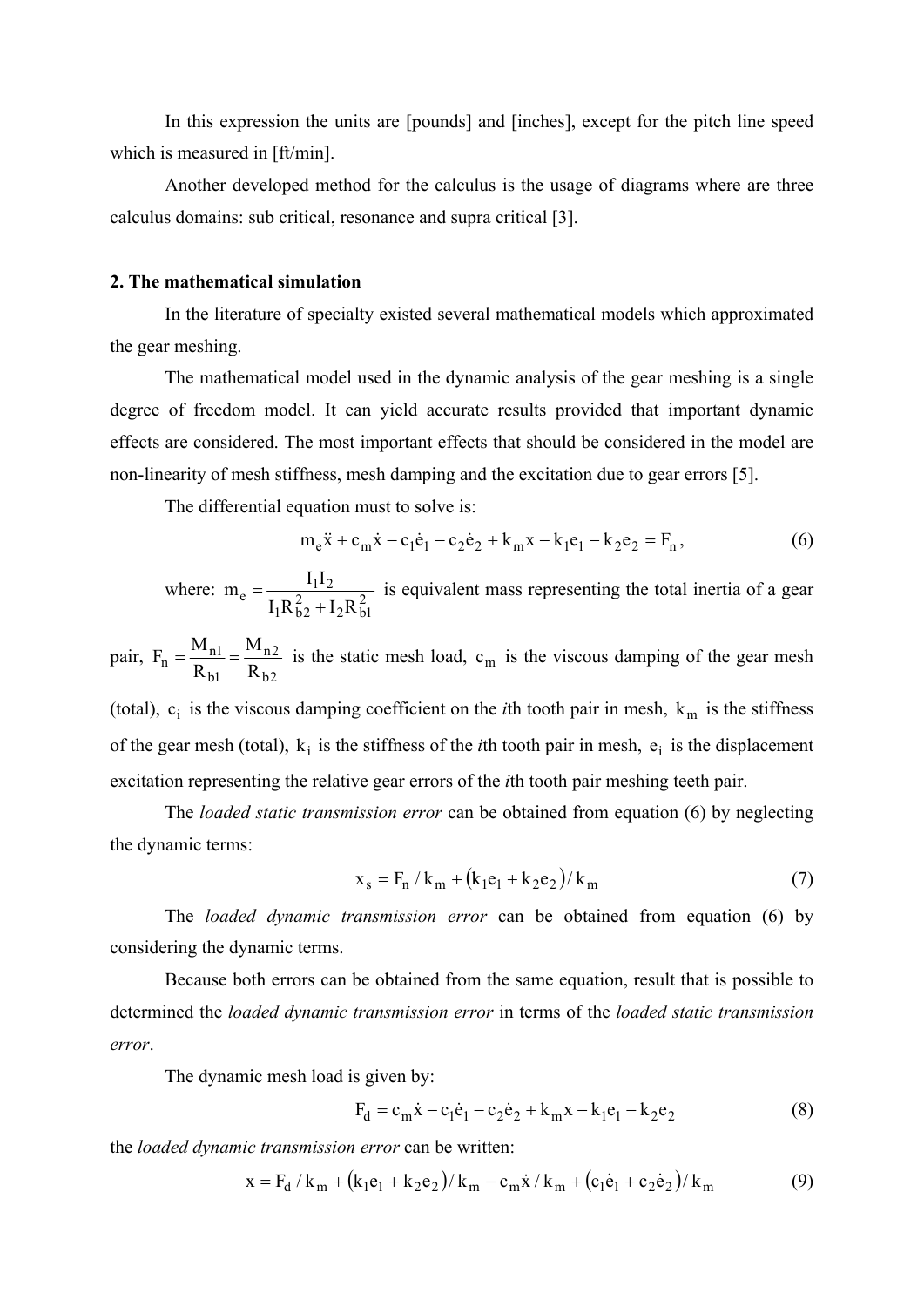The simulation program made-up in Matlab6 take determine the variations of the maximum relative slip between flanks, of the static and dynamic stress at the teeth base and the variations of the load and stress dynamic factor in terms of the repartition of the addendum modifications coefficients.

## **3. Results of the simulation**

For study, I considered a spur gearing with involute profile, characterized by the initial data presented in Table1:

|                                  |                      | <i>Luvie 1</i>       |
|----------------------------------|----------------------|----------------------|
| Parameter                        | <b>Pinion</b>        | Wheel                |
| Number of teeth                  | 21                   | 41                   |
| Module                           | $\overline{4}$       |                      |
| Pressure angle                   | $20^{\circ}$         |                      |
| Face width [mm]                  | 28                   | 28                   |
| Backlash [mm]                    | 0,1                  |                      |
| Center distance [mm]             | 127                  |                      |
| Modulus of elasticity $[N/mm^2]$ | $2,1.10^5$           | $2,1.10^5$           |
| Poisson's coefficient            | 0,29                 | 0,29                 |
| Density [ $\text{kg/mm}^3$ ]     | $7,87 \cdot 10^{-6}$ | $7,87 \cdot 10^{-6}$ |
| Input torque $[N\cdot m]$        | 800                  |                      |
| Input speed [rot/min]            | 1000                 |                      |

In figure 1 and 2 is presented the variations of the maximum relative slip between flanks in terms of the pinion's addendum modifications coefficients.

The value of the pinion's addendum modification coefficient for an equal maximum relative slip between flanks for both gears is  $x_1 = 0.43778534591944$ 

*Table 1*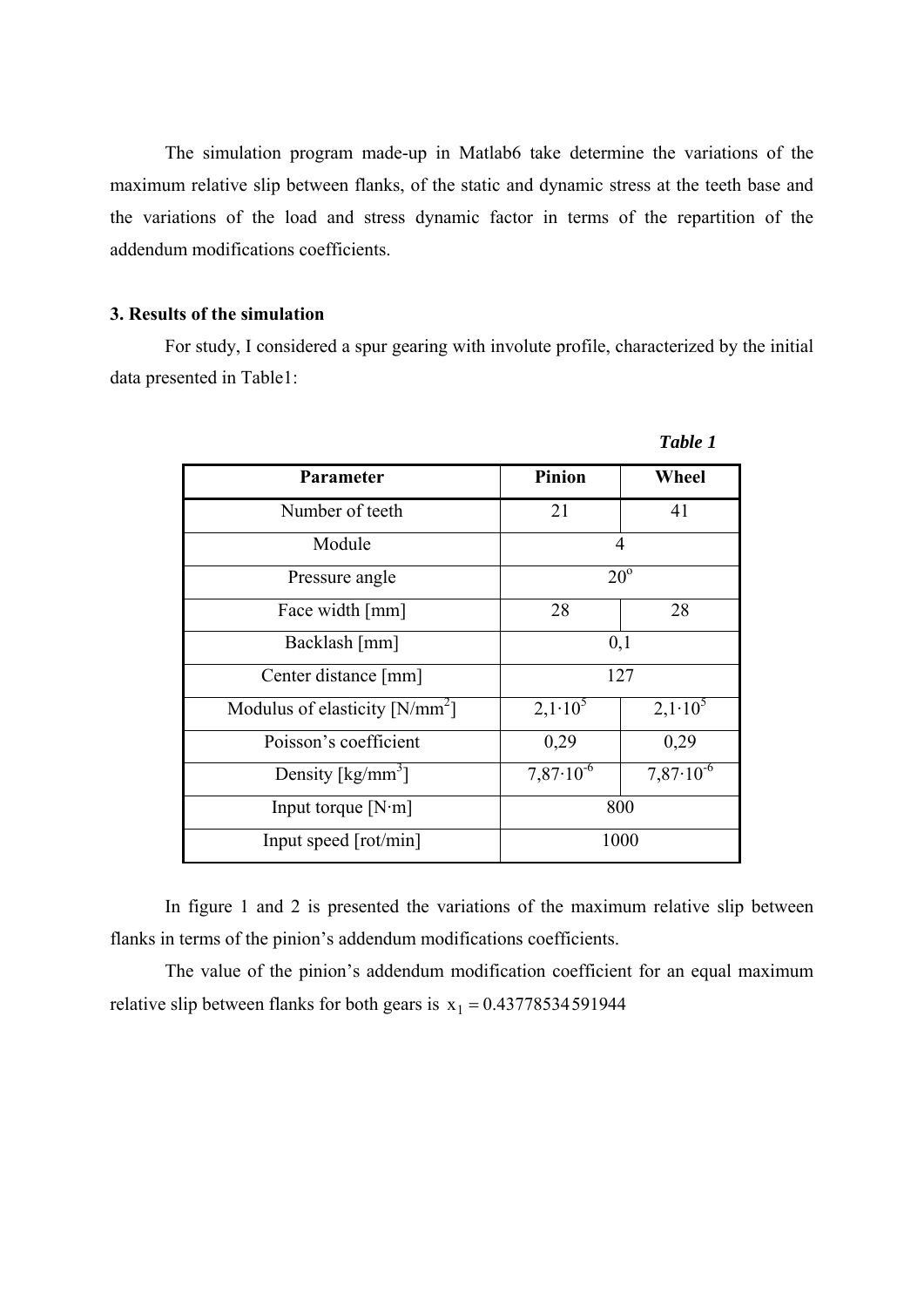